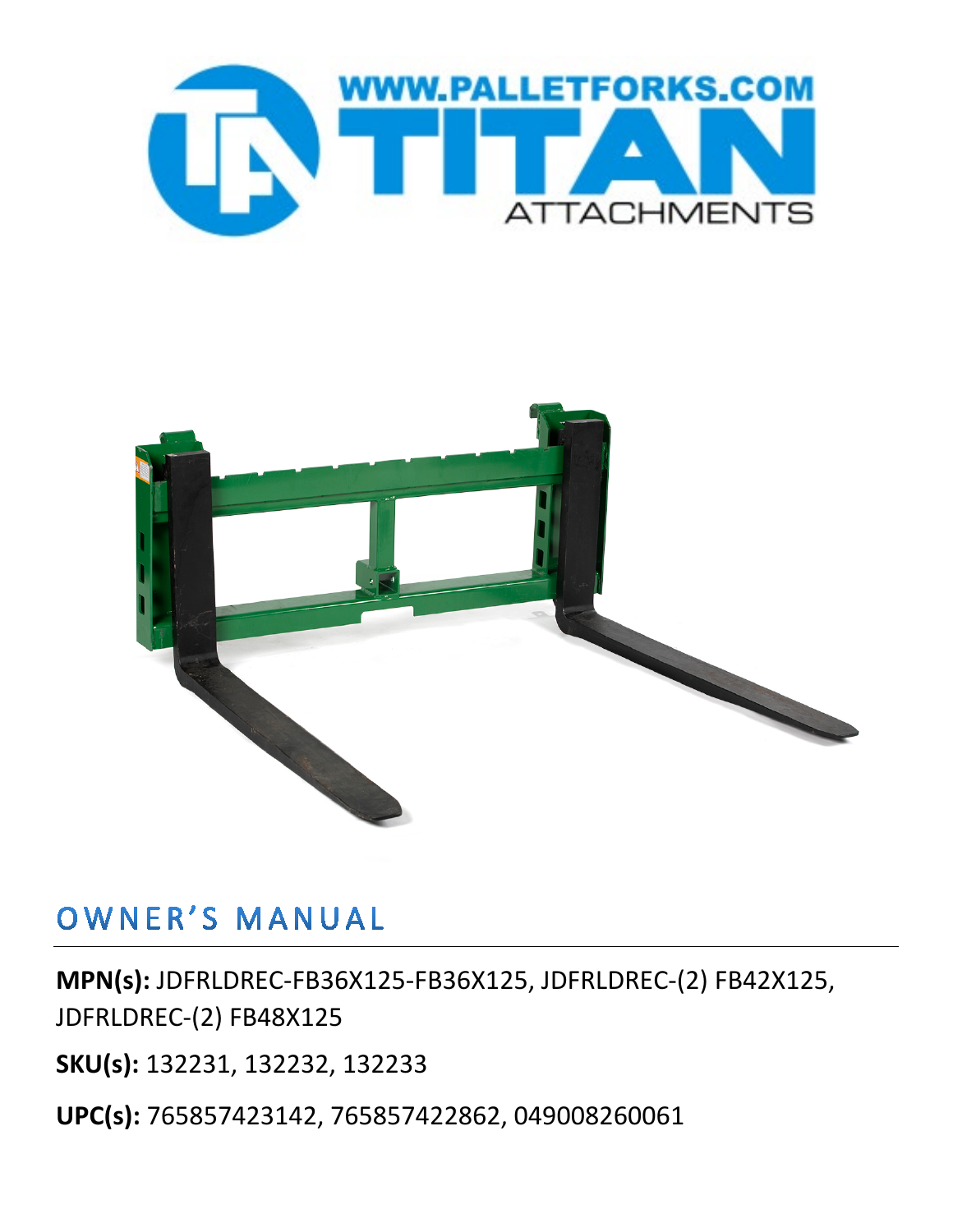## PARTS DIAGRAM / EXPLODED VIEW

| <b>KEY</b> | <b>BOX</b> | <b>DESCRIPTION</b>                          | <b>OTY</b> |
|------------|------------|---------------------------------------------|------------|
| (1)        |            | <b>JDFRLDREC - FORK FRAME WITH RECEIVER</b> |            |
| (2)        |            | FORK BLADE OPTIONAL 36, 42, OR 48-IN BLADES |            |